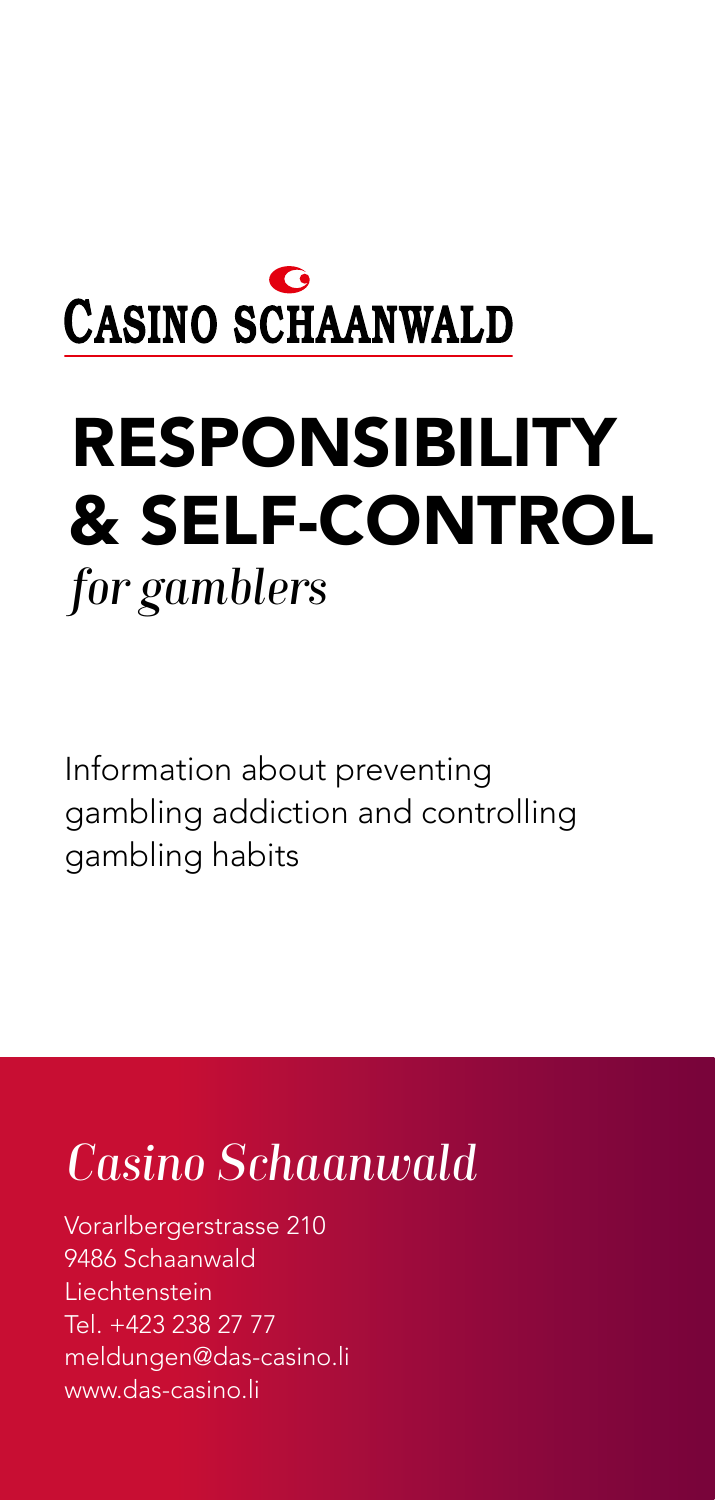## INFORMATION *about the risks associated with gambling*

Casino Schaanwald aims to create a pleasant atmosphere in which customers can enjoy the casino's services and gambling facilities. Gambling at Casino Schaanwald should be seen as an enjoyable way to spend some of your spare time, and a way in which to wind down and relax.

Casino Schaanwald wants to avoid doing anything that will cause people to develop compulsive gambling habits. Compulsive habits mean that gambling is no longer enjoyable, but rather a cause of serious problems. These problems not only affect the gamblers and their family, but also other casino customers.

We have put together this information to underline the fact that not everyone's visit to casinos is associated with fun and excitement.

### WHAT IS A 'GAMBLING ADDICTION'?

We talk about a gambling addiction when someone has an obsession with gambling – in other words, when it becomes a compulsive urge. A gambler with an addiction not only spends a lot of time and money on his habit, but also loses a lot of self-confidence and self-esteem. Other aspects of life, such as his family and work, slip into the background or are increasingly neglected. This is often a long, drawn-out process – and this is exactly what makes it so hard to identify.

#### WHAT CAN I DO?

What options do you have when gambling at the casino turns into a problem?

- Determine the maximum amount of money that you will spend at the casino.
- Do not take any more money than this with you.
- Take family or friends with you when you go to the casino.
- Before starting a game, decide to quit your game once you have won a specific amount.
- Before going to the casino, decide how much money you are happy to lose.
- You are able to request a gambling ban for yourself.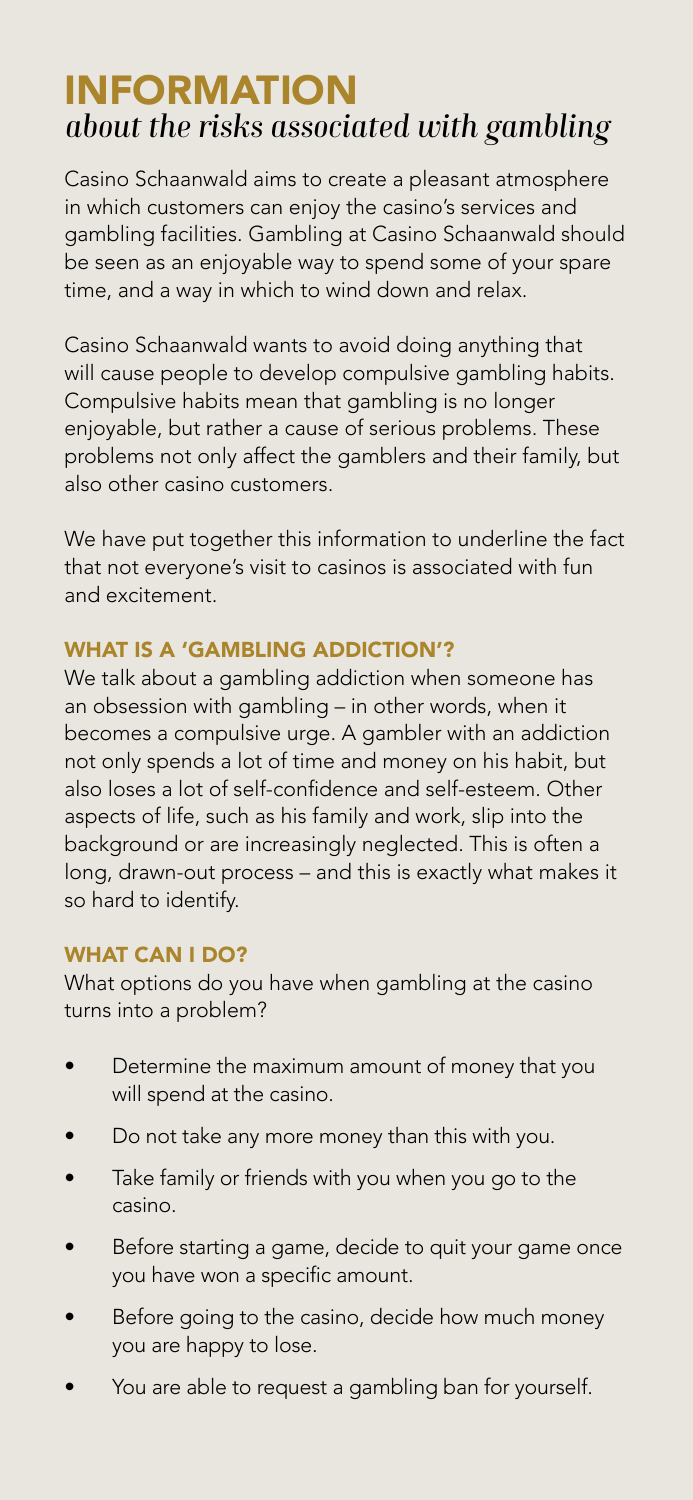## SELF-ASSESSMENT **QUESTIONNAIRE** *to assess the risk of addiction\**

These twenty questions are intended to help you analyse your gambling habits. If you answer 'yes' to seven or more questions, we urge you to review your relationship with gambling.

- 1. Have you ever missed work because of gambling?  $\Box$  YES  $\Box$  NO
- 2. Has your gambling ever lead to any problems at home?  $\Box$  YES  $\Box$  NO
- **3.** Has your reputation ever suffered as a result of your gambling? □ YES □ NO
- 4. Have you ever felt remorse after gambling?  $\Box$  YES  $\Box$  NO
- **5.** Have you ever gambled with the intention of paying off debts with your winnings, or using your winnings to solve any other financial problems?

**□ YES □ NO** 

6. Does gambling have a negative impact on your plans for the future or on your efficiency?

 $\Box$  YES  $\Box$  NO

- 7. Have you ever wanted to gamble again immediately to win back the money that you had just lost?  $\Box$  YES  $\Box$  NO
- 8. After a big win, have you ever had a strong urge to carry on gambling to win even more?  $\Box$  YES  $\Box$  NO
- 9. Do you often gamble until all your money is gone?  $\Box$  YES  $\Box$  NO
- 10. Have you ever borrowed money to finance gambling?  $\Box$  YES  $\Box$  NO

<sup>\*</sup> This self-assessment questionnaire, which allows gamblers to assess their own risks of addiction, has been developed by Gamblers Anonymous (GA), the world's largest international self-help group for gamblers.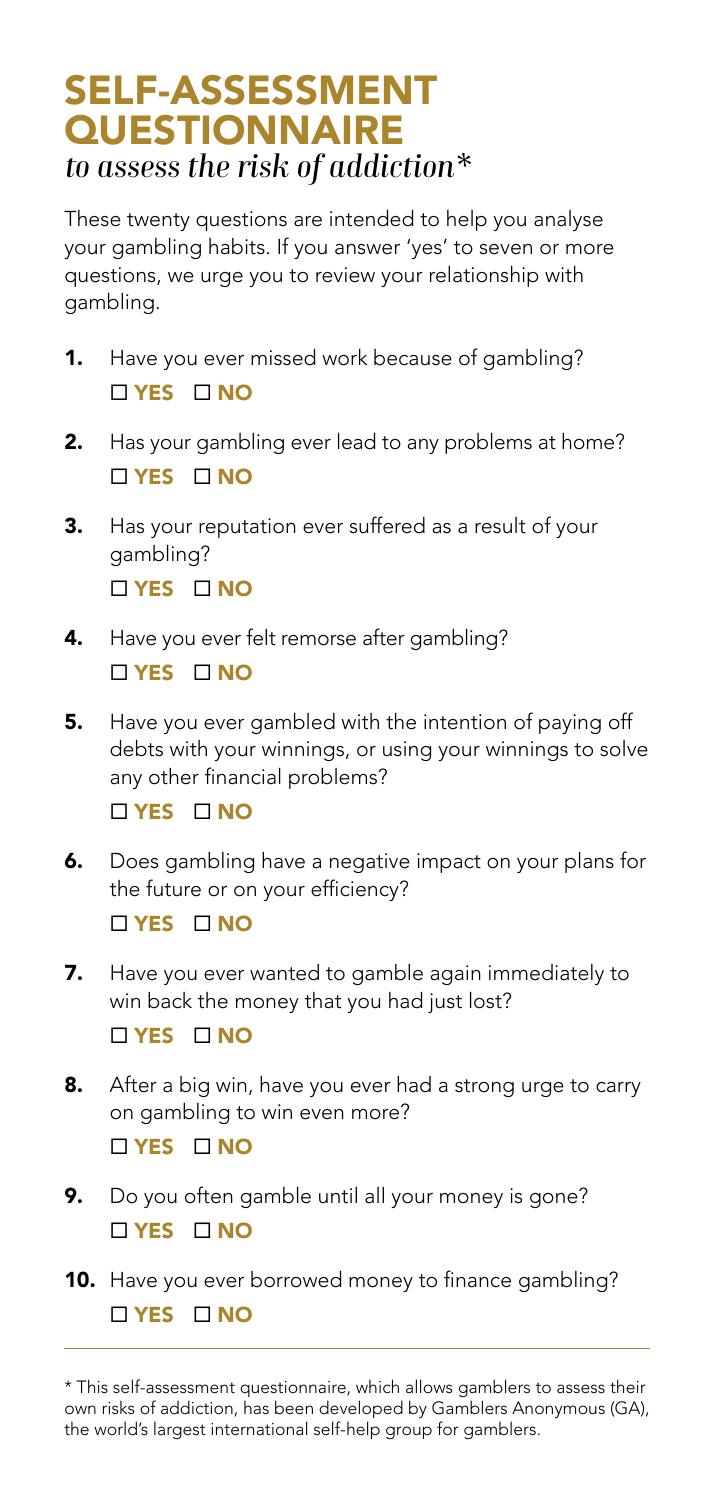- 11. Have you ever sold any of your belongings to finance gambling?  $\Box$  YES  $\Box$  NO
- 12. Are you reluctant to spend 'gambling money' on everyday necessities?

 $\Box$  VES  $\Box$  NO

13. Have you neglected the welfare of your family as a result of gambling?

**□ YES □ NO** 

14. Have you ever gambled for longer than you had actually intended?

TYES **NO** 

15. Have you ever gambled to put worries and troubles behind you?

□ YES □ NO

- 16. Have you ever financed, or thought about financing, gambling by illegal means?  $\Box$  YES  $\Box$  NO
- 17. Has gambling ever caused you to have difficulty sleeping? □ YES □ NO
- **18.** Do you have a strong urge to gamble after arguments, conflict and disappointments?

 $\Box$  YES  $\Box$  NO

19. Do you have the urge to celebrate good news with a few 'celebratory' hours of gambling?

□ YES □ NO

20. Have you ever had the impression that gambling is putting your life in danger? □ YES □ NO

## *Gambling addiction should be treated seriously*

Please contact our qualified personnel. They will be able to advise you on where to go for help.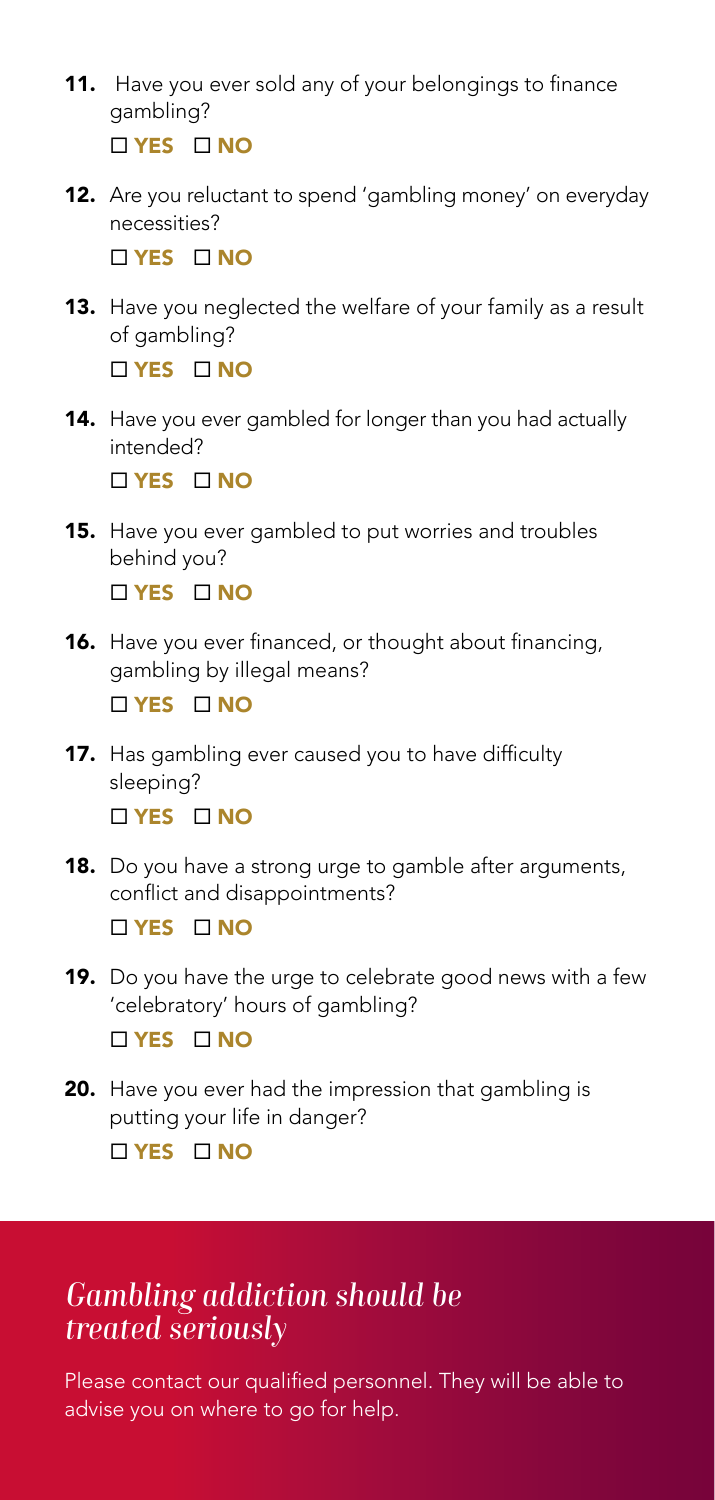## GAMBLING ADDICTION IS CHARACTERISED BY THREE DISTINCT STAGES:

## *Stage 1* THE ADVENTURE OR WINNING STAGE

Gamblers often win big payouts during this phase. This can lead gamblers to believe that their winnings are a result of the way they play, rather than a result of pure luck. Gamblers usually gloss over their (inevitable) losses, believing that these can be explained as being a consequence of external causes. It becomes worrying when a gambler continues to spend a lot of money or even take out loans to be able to keep gambling. Loans are always taken out with the same purpose: to allow the gambler to continue gambling.

## *Stage 2* THE LOSING STAGE

 The next stage is when gamblers only have borrowed money with which to gamble. These loans are covered over wherever possible. It is at this point that gamblers tend to start distancing themselves from their friends and family. Social isolation is pretty much inevitable. However, gamblers remain convinced that they will be able to get their debts under control. Gamblers are often heard saying "As soon as I get rid of my debts, I'll stop gambling."

## *Stage 3* THE DESPERATION STAGE

Finally, gamblers spend the entire day gambling, with gambling becoming the person's one and only purpose in life. Relationships break down and gamblers lose their job and recognition. The progression from 'problematic' gambling into 'addictive' gambling occurs relatively unnoticed. However, once a gambler has entered one stage, he is not always predestined to move on to the next.